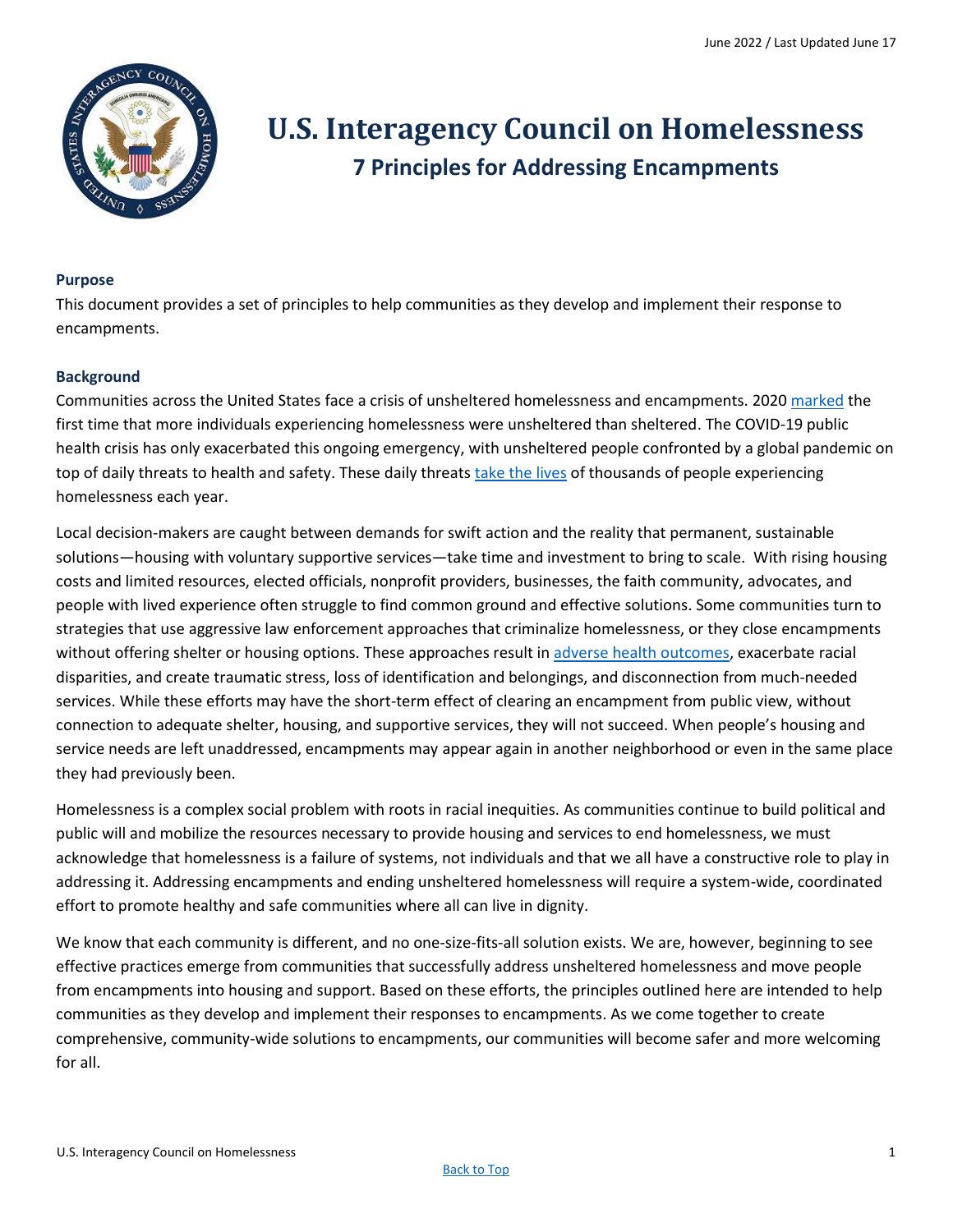# **Principle 1: Establish a Cross-Agency, Multi-Sector Response to Encampments**

Engaging people in encampments requires cross-departmental and community-wide collaboration and coordination. Effective coordination includes all relevant partners and may vary depending on the size of the community:

- City and County officials, including the Mayor, City/County Manager, and other public officials
- The homelessness response system including:
	- o Continuum of Care
	- o Coordinated Entry
	- o Homeless Management Information System (HMIS)
	- o Homeless outreach providers, including peer specialists
	- o Emergency shelter providers
	- o Transitional housing providers
	- o Permanent housing providers
- Encampment residents
- Public housing authorities
- Behavioral health departments and community providers
- Public health departments
- Hospital systems
- Health Care for the Homeless projects, federally qualified health centers, and rural health centers
- Parks departments
- Departments of public works
- Departments of transportation
- Emergency management agencies
- School districts and McKinney-Vento liaisons
- Advocacy groups, especially those led by people with lived experience of homelessness
- Neighborhood volunteers and mutual aid groups
- Faith community
- Business community
- Landlords and housing developers

Such collaboration facilitates communication to account for the needs of encampment residents as well as the neighborhood. To this end, some communities have found it helpful to utilize a "command center" approach by establishing daily coordination meetings among all providers, volunteers, and city/county agencies involved with encampment planning and response. This command center approach involves daily updates and "huddles" to ensure continued communication and coordination.

While law enforcement may need to play a role in decommissioning an encampment, law enforcement should not drive the process, but instead, serve as one of many collaborative partners in designing and implementing effective strategies.

## **Resources:**

- [Ending Homelessness for People Living in Encampments: Advancing the Dialogue](https://www.usich.gov/tools-for-action/ending-homelessness-for-people-in-encampments) (USICH)
- [Effective Police-Mental Health Collaboration Responses to People Experiencing H](https://bja.ojp.gov/homelessness-initiative-test)omelessness (Department of Justice's Bureau of Justice Assistance)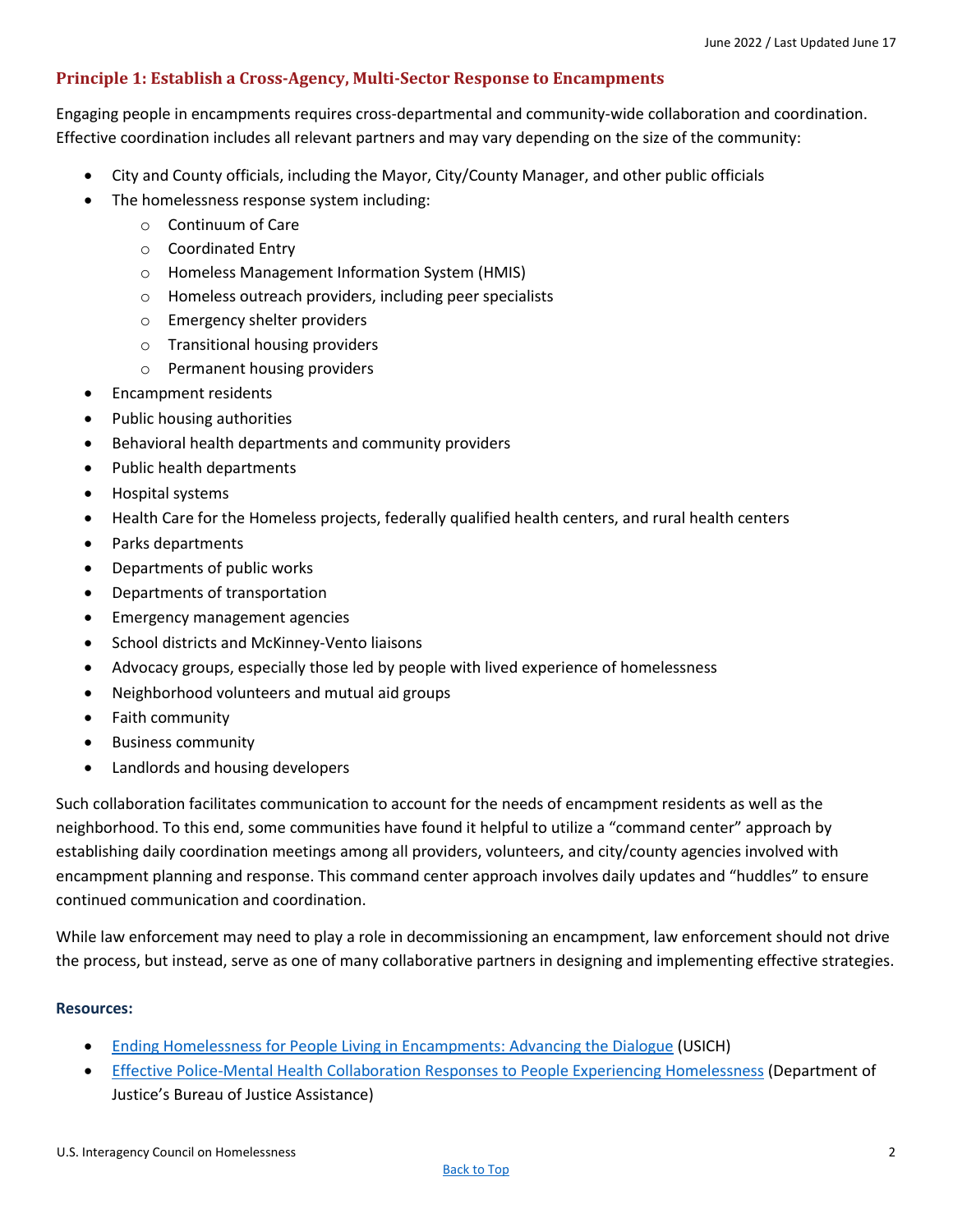• [Sharing the Solutions: Police Partnerships, Homelessness, and Public Health](https://cops.usdoj.gov/html/dispatch/12-2020/sharing_the_solutions.html) (Department of Justice's Office of Community Oriented Policing Services and The Center for Court Innovation)

## **Principle 2: Engage Encampment Residents to Develop Solutions**

Successful strategies rely on connecting early and often with encampment residents and centering their identified needs. Like with all aspects of an effective homelessness response, engaging with encampments should prominently and meaningfully include elevating the lived expertise of people experiencing unsheltered homelessness. To the extent possible, encampment residents should take part in discussions and decisions related to their living environments.

Encampment residents may choose to identify an encampment spokesperson or liaison to speak on behalf of the group. When an encampment is going to be closed, ample, visible public notice must be given. Encampment closures should occur only after outreach teams have had time to engage with residents to find alternative shelter, housing, and service options.

#### **Resources:**

• [Engaging Individuals With Lived Expertise](https://www.hudexchange.info/resource/6432/covid19-homeless-system-response-engaging-individuals-with-lived-expertise/) (HUD)

# **Principle 3: Conduct Comprehensive and Coordinated Outreach**

The most effective outreach responses connect people directly to shelter and housing, mental health and treatment services, and health care. They are part of an overall coordinated homeless response system, linked by sharing data and information, using a coordinated map to identify coverage and or gaps in outreach across the city/county.

Ideally, outreach is not solely focused on encampment removals but occurs regularly and consistently well before an encampment closure. Multidisciplinary outreach teams can help meet many of the immediate needs of encampment residents while providing connections and resources to support successful transitions into housing. These efforts should coordinate with a broader network of programs, services, or staff who are likely to encounter individuals experiencing unsheltered homelessness. These teams might include peer outreach workers, law enforcement, and other first responders, hospitals, health and behavioral healthcare providers, child welfare agencies, homeless education liaisons, workforce systems, faith-based organizations, and other community-based providers. Approaches that center public health, including deploying alternate response teams, such as mobile crisis teams, Assertive Community Treatment (ACT) teams, or Homeless Outreach Teams (HOT teams), are proven outreach models that help build trust and save lives.

Resources such as street medicine and harm reduction strategies can help meet the health needs of people experiencing unsheltered homelessness, especially those with mental illness and/or substance abuse disorders. Outreach and services should be person-centered, trauma-informed, low-barrier, and voluntary.

Additionally, a coordinated neighborhood-by-neighborhood outreach approach in which teams have ample time to build trusting relationships in specific geographic areas can result in higher acceptance rates for housing, shelter, and services and stronger communication and support from neighbors and businesses.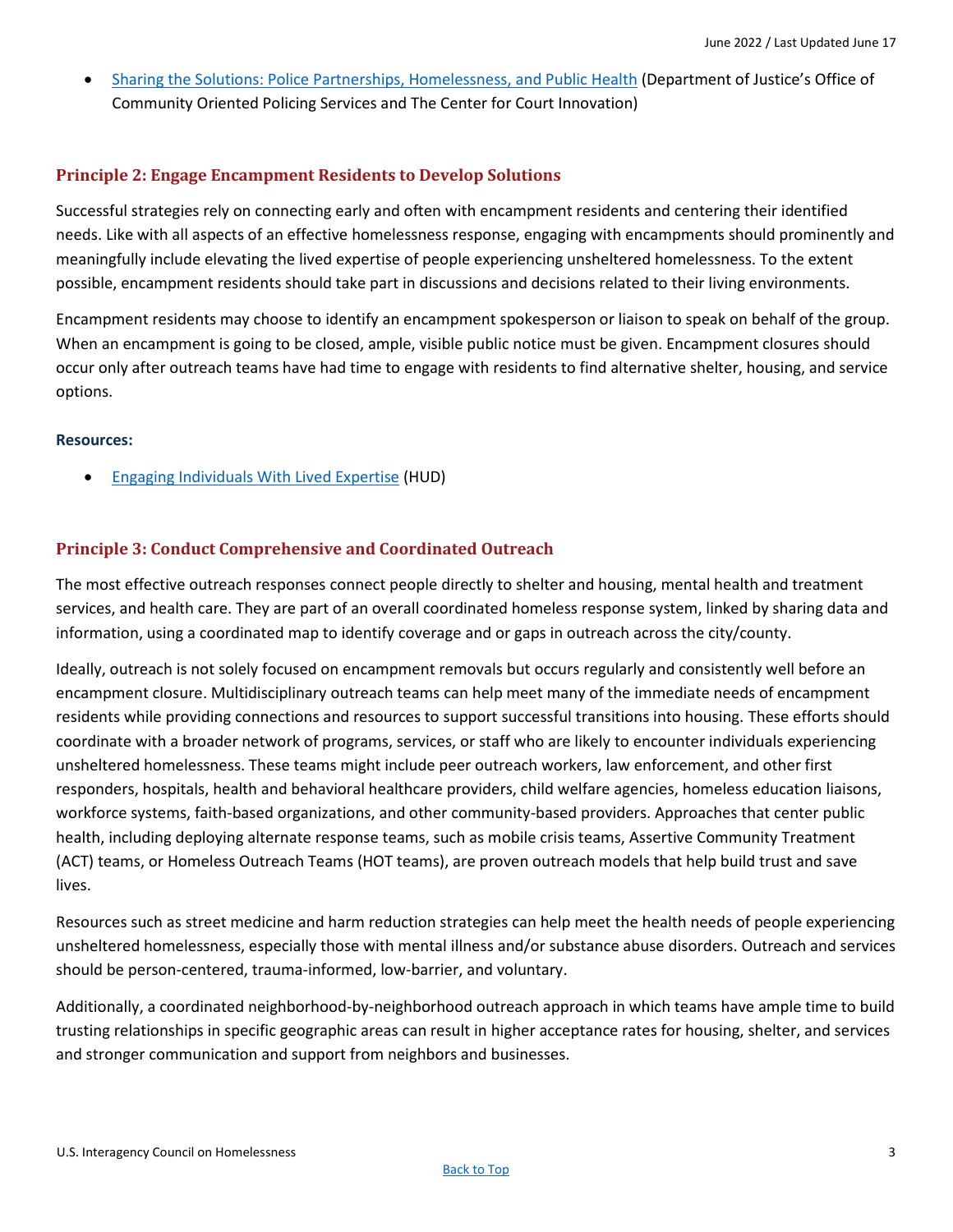#### **Resources:**

• [Core Elements of Effective Street Outreach to People Experiencing Homelessness](https://www.usich.gov/resources/uploads/asset_library/Core-Components-of-Outreach-2019.pdf) (USICH)

#### **Principle 4: Address Basic Needs and Provide Storage**

Thoughtful, effective strategies to address encampments can take time to implement. While people are still living in encampments, we encourage public restrooms, parks, and other community spaces to remain open and for cities to continue public services such as garbage collection, provision of sharps containers, facility maintenance, and regular cleaning. The COVID-19 pandemic reinforced the urgency of promoting public health for both sheltered and unsheltered individuals and ensuring that all residents have safe and sanitary places to wash their hands and use the restroom.

Providing access to storage for people experiencing unsheltered homelessness is also important. Communities should take special care to avoid destroying personal belongings when an encampment closes and provide storage for an adequate period to allow a person the opportunity to collect their belongings. Fear of losing belongings can be a determining factor in whether a person chooses to move into a shelter or not. When an encampment is closing, or a person chooses to go into a shelter or treatment program that cannot accommodate all of their belongings, providing secure, accessible storage options can ensure that they do not lose personal items, including clothing and identification.

#### **Resources:**

- [Interim Guidance on People Experiencing Unsheltered Homelessness](https://www.cdc.gov/coronavirus/2019-ncov/community/homeless-shelters/unsheltered-homelessness.html) (Centers for Disease Control and Prevention)
- [Protecting Health and Well-being of People in Encampments During an Infectious Disease Outbreak](https://files.hudexchange.info/resources/documents/COVID-19-Essential-Services-for-Encampments-During-an-Infectious-Disease-Outbreak.pdf) (HUD)
- [Infectious Disease Toolkit for Continuums of Care: Preventing & Managing the Spread of Infectious Disease](https://files.hudexchange.info/resources/documents/Infectious-Disease-Toolkit-for-CoCs-Preventing-and-Managing-the-Spread-of-Infectious-Disease-within-Encampments.pdf)  [within Encampments](https://files.hudexchange.info/resources/documents/Infectious-Disease-Toolkit-for-CoCs-Preventing-and-Managing-the-Spread-of-Infectious-Disease-within-Encampments.pdf) (HUD)

## **Principle 5: Ensure Access to Shelter or Housing Options**

Encampments should not be closed unless there is access to low-barrier shelter or housing. Moving encampment residents around without a place to go to will only cause further instability and trauma. The urgency to end homelessness is often stymied by significant barriers to locate or construct permanent affordable housing. Emergency shelters are often full. Community responses to the COVID-19 pandemic tested new models of non-congregate shelter in hotels and motels with success when congregate shelters had to reduce capacity by half. However, in some cases, this was not enough. Communities had to turn to alternative sheltering options, such as "tiny houses," safe parking lots, and sanctioned encampments or safe sleeping sites. When communities need to deploy these alternative shelter options, they should ensure that they account for personal choice, that they are voluntary, sanitary, safe, and connect people to services and housing. It is important to offer a range of shelter and housing options that meet the needs of an individual or family unit. Across each encampment engagement strategy, planning and budgeting should ultimately focus on the primary goal, which is how people can exit homelessness and move as quickly as possible into permanent housing.

Communities may need to deploy many of these interim solutions as they work to create more permanent affordable housing options. Interim shelter solutions should ensure voluntary, sanitary, and safe shelter with few programmatic requirements to serve all those in need. Interim solutions should include a range of person-centered options, with as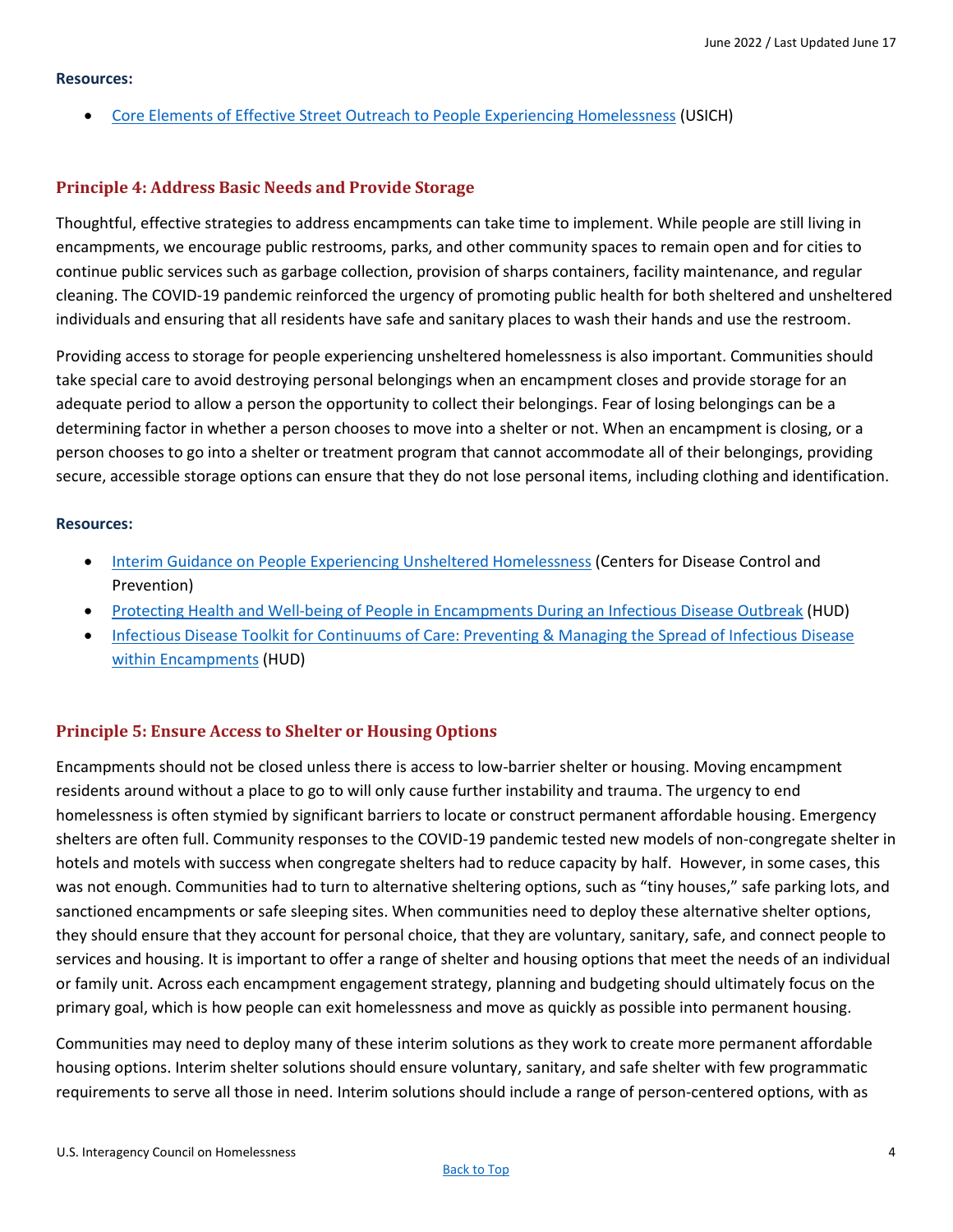much individual choice as possible, including trauma-informed services and other models based on principles of harm reduction, which keep people alive and create pathways to mental health care, substance use treatment, and housing.

Providing interim solutions should not come at the expense of a community's commitment to developing permanent housing and service solutions but should instead be viewed as a necessary emergency response to the crisis of encampments.

#### **Resources:**

- [Caution is Needed When Considering "Sanctioned Encampments" or "Safe Zones"](https://www.usich.gov/resources/uploads/asset_library/Caution_Sanctioned_Encampments_Safe_Zones_052318.pdf) (USICH)
- Model Transitions from Non-Congregate Shelter: Joint Recommendations for Assisting People Experiencing [Homelessness](https://www.hud.gov/sites/dfiles/CPD/documents/Model-Transitions-Document_FINAL.pdf) (FEMA and HUD)
- [Exploring Homelessness Among People Living in Encampments and Associated Cost: City Approaches to](https://www.huduser.gov/portal/encampments.html)  [Encampments and What They Cost](https://www.huduser.gov/portal/encampments.html) (HUD and HHS)

## **Principle 6: Develop Pathways to Permanent Housing and Supports**

To end homelessness for everyone, we must link people experiencing unsheltered homelessness with permanent housing opportunities with the right level of services to ensure that those housing opportunities are stable and successful. When adequate housing options and voluntary wraparound supports are readily available, Housing First strategies have been shown to be effective in ending homelessness for people with complex medical, mental health, and substance use issues. However, the challenge remains that many communities do not have access to enough units or supportive services to scale up this approach. Cities, counties, and states must coordinate their efforts to mobilize available resources—including significant funding from the American Rescue Plan—to move people as quickly as possible from homelessness into housing. Close coordination with their local CoC's Coordinated Entry System (CES) is also important to determine how people in encampments will be prioritized for housing and services. Whether directly from unsheltered homelessness into permanent housing with supports or through the interim step of dignified shelter, our efforts to address encampments must be focused on providing access to both housing and services to help people stabilize and reconnect with friends and family, and the community.

#### **Resources:**

- [Case Studies: Ending Homelessness for People Living in Encampments](https://www.usich.gov/tools-for-action/case-studies-ending-homelessness-for-people-living-in-encampments) (USICH)
- [Planning a Housing Surge to Accelerate Rehousing Efforts in Response to COVID-19](https://files.hudexchange.info/resources/documents/COVID-19-Homeless-System-Response-Planning-a-Housing-Surge-to-Accelerate-Rehousing-Efforts-in-Response-to-COVID-19.pdf) (HUD)
- Housing Surges—[Special Considerations for Targeting People Experiencing Unsheltered Homelessness](https://files.hudexchange.info/resources/documents/COVID-19-Homeless-System-Response-Housing-Surges-Special-Considerations-for-Targeting-People-Experiencing-Unsheltered-Homelessness.pdf) (HUD)

## **Principle 7: Create a Plan for What Will Happen to Encampment Sites After Closure**

Some encampments are in places that are not safe. Encampments located in medians near highways and in spaces that have been identified as hazardous waste sites are not safe, and communities should take measures to secure those locations to keep encampments from returning.

For encampments in public spaces like parks, communities should engage neighborhoods, the faith, business communities, and formerly homeless individuals to reimagine and invest in these public spaces so that all residents can